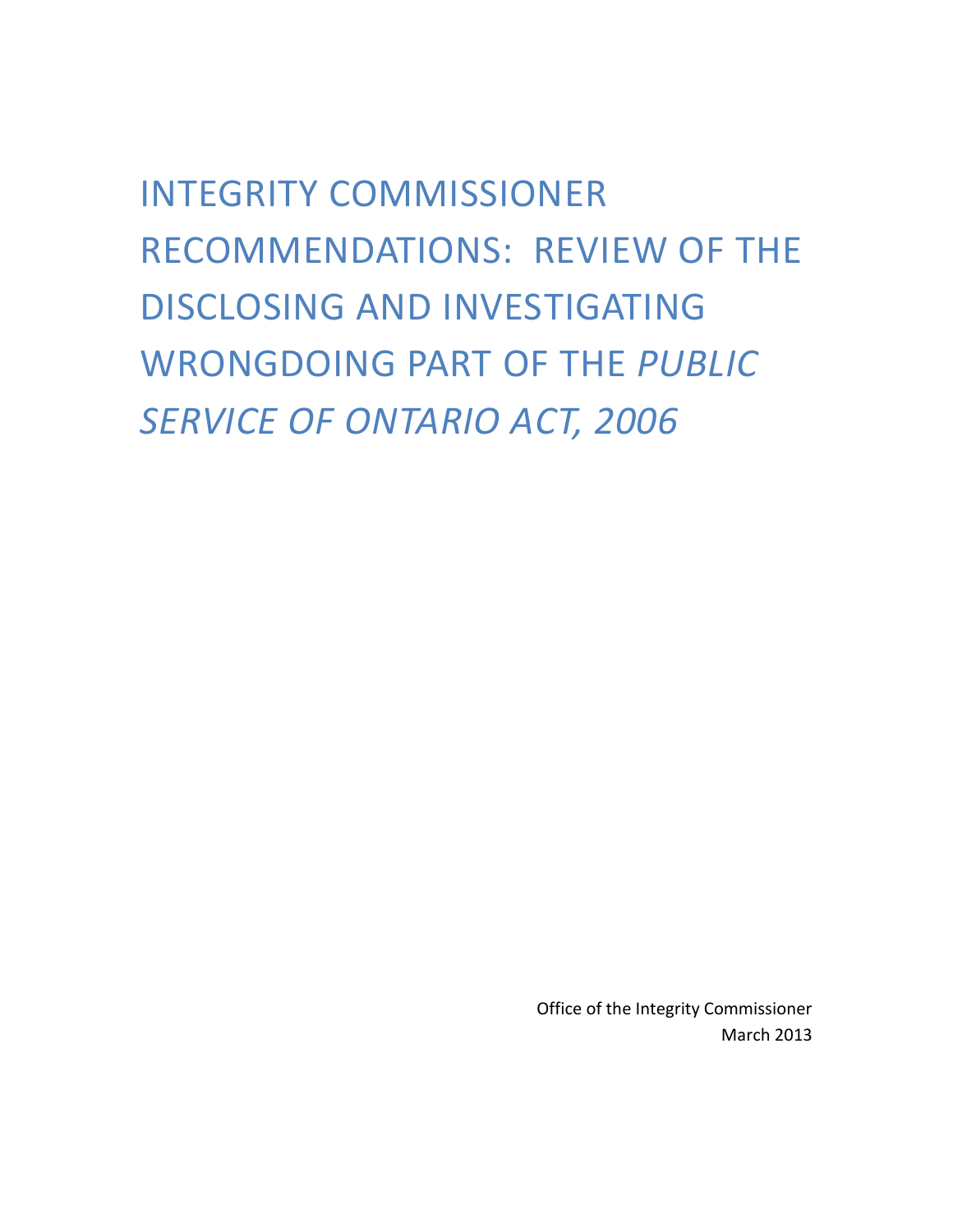# INTEGRITY COMMISSIONER RECOMMENDATIONS: REVIEW OF THE DISCLOSING AND INVESTIGATING WRONGDOING PART OF THE *PUBLIC SERVICE OF ONTARIO ACT, 2006*

## **INTRODUCTION**

Part VI of the *Public Service of Ontario Act, 2006* (the "Act") establishes a framework for public servants to make disclosures of wrongdoing observed in their workplace. The framework has been in effect since August 2007.

Public servants can make disclosures of wrongdoing internally to their ethics executive or, if they do not believe the internal route is appropriate, to the Integrity Commissioner. The existence of a neutral third party to receive and deal with disclosures of wrongdoing is an essential component of a well-functioning disclosure of wrongdoing framework.

In fulfilling the duties in the Act, the Commissioner has observed that the system is working and that the disclosures that have been received, referred and investigated have been worthy of review and in some instances resulted in important corrective actions. As with most new systems, the Commissioner has also observed that there is room for improvement.

As part of a required statutory review, the Integrity Commissioner was consulted by the Minister of Government Services in the summer of 2012. In response, several recommendations were made, which are outlined below.

## **RECOMMENDATIONS**

## 1. ABILITY FOR THE COMMISSIONER TO INVESTIGATE DIRECTLY, WITHOUT REFERRAL

**Amend Part VI to provide the Integrity Commissioner with the authority to investigate directly if, in the opinion of the Commissioner, it is more appropriate than referring the matter to any of the officials designated in section 118(3). It is suggested that this discretion be exercised when the Commissioner determines that any of the circumstances in section 119 are present.** 

If the Integrity Commissioner has jurisdiction over a matter, a referral must first be made to an appropriate senior official within a ministry or public body. Ontario is the only Canadian jurisdiction with a "referral-first mechanism." The Commissioner supports the referral-first mechanism but requires greater discretion to move directly to a Commissioner-initiated investigation in appropriate circumstances.

The status quo relies on the good faith of the receiving senior official to declare a conflict or to refer back for other reasons (section 119). However, in some cases, the referral alone will reveal information that ought not to be disclosed to protect the integrity and strategy of the Integrity Commissioner's investigation.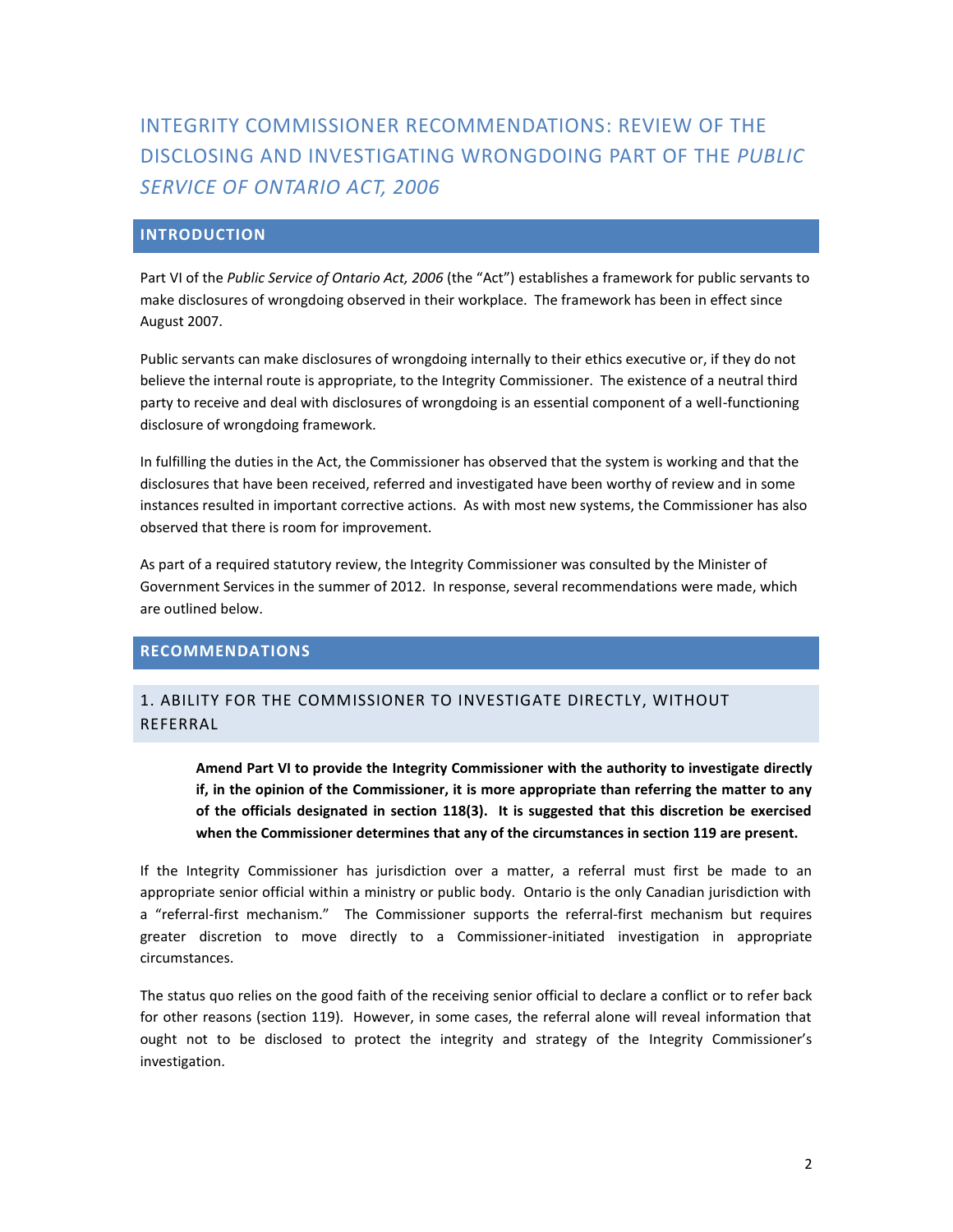Further, the "referral-first mechanism" gives rise to skepticism on the part of some public servants who wish to make a disclosure. Public servants who contact the Commissioner have often decided that their ethics executive is not suitable to receive and deal with their allegations. Indeed, it is difficult to explain to a public servant that the Commissioner must first refer the matter back to the same deputy minister with whom they had initiated an internal process, and felt that it was not handled appropriately.

Providing the Commissioner with this type of discretion would ensure the integrity of investigations and in some cases improve the confidence of public servants who wish to make disclosures, particularly when a senior official has a conflict.

#### 2. INITIAL ASSESSMENT OR PRELIMINARY INQUIRY

**Amend Part VI to expressly provide the Integrity Commissioner with the authority to require information and records from a ministry or public body to assist the Commissioner with completing the jurisdictional assessment of a possible disclosure without having to reveal the subject matter of the disclosure to the government.**

Upon receipt of a disclosure of wrongdoing, the Integrity Commissioner must determine whether there is jurisdiction to receive and deal with the matter. First, the Commissioner considers whether the subject matter is in the nature of wrongdoing (i.e. one of the four types of wrongdoing set out in the Act). Second, the Commissioner considers whether any of the circumstances in section 117 of the Act are present. Section 117 enumerates a list of subject matters which the Commissioner is restricted from dealing with. This process is referred to as the Commissioner's "jurisdictional assessment" in this document.

The Commissioner requires more authority to make reasonable requests of government offices to provide information without having to first disclose the nature of the alleged wrongdoing.

The Commissioner is not provided with any powers or authority to carry out any inquiries for purposes of the jurisdictional assessment. At present, the Commissioner carries out the jurisdictional assessment strictly on the basis of the information provided by the discloser and other publicly-available information. On two occasions the Commissioner has requested information from government officials to assist with the review.

All Canadian counterparts are better positioned to perform initial or jurisdictional assessments because they are not bound by the referral-first mechanism and can move directly to a preliminary investigation.

Providing the Commissioner with authority to carry out initial inquiries will improve the ability of the Commissioner to carry out the jurisdictional assessment in as fair a manner as possible. It would allow for information to be considered that is not necessarily in the possession of public servants making disclosures but is relevant to understanding the context of an allegation. This type of information could avoid referrals in cases where there is misinformation or, in some cases, could support referrals when the discloser was not in a position to have access to the best information to evidence wrongdoing.

The Commissioner also made specific recommendations to obtain additional clarity about the jurisdictional exclusions set out in section 117.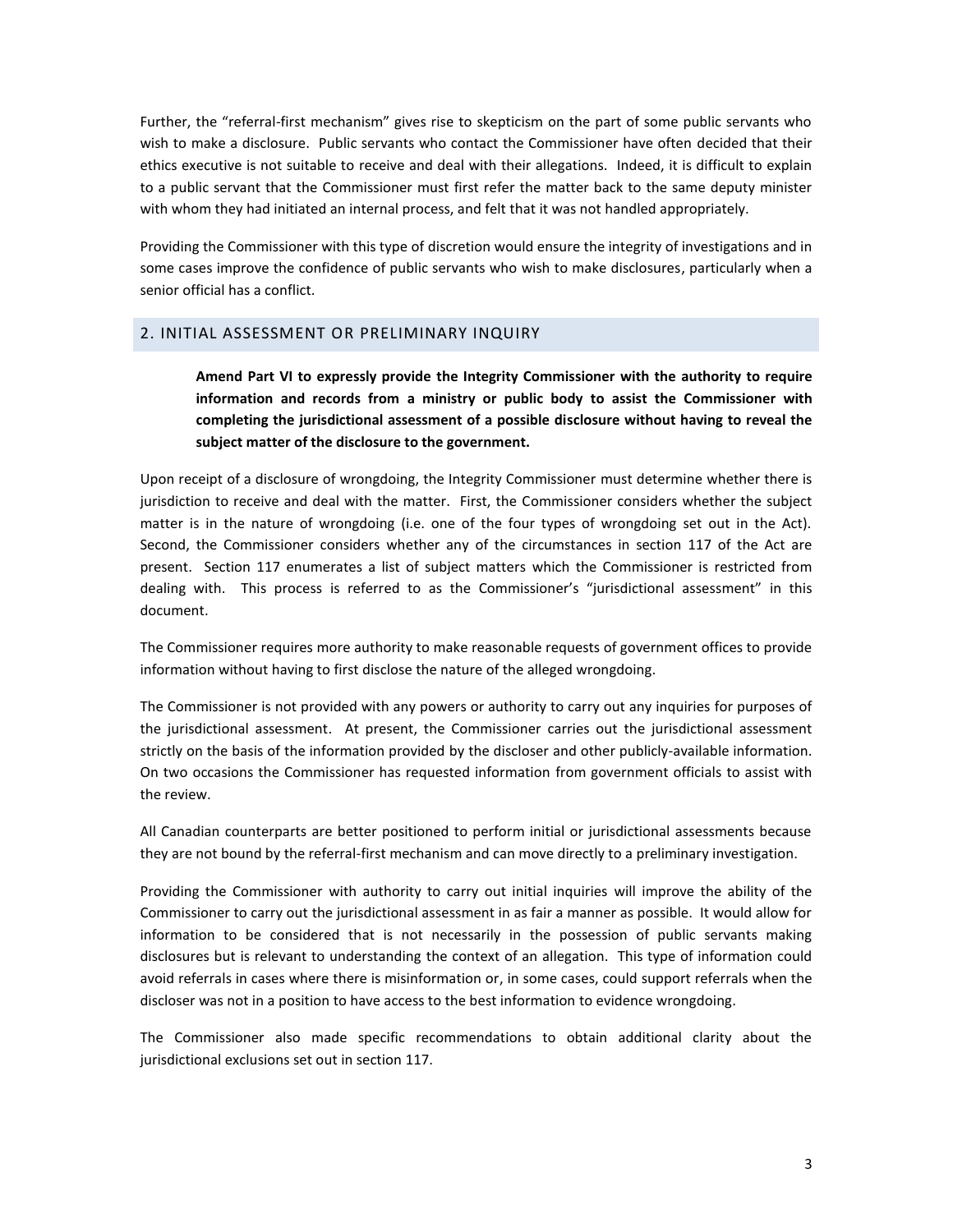## 3. WORKING WITH OTHER LEGISLATIVE OFFICERS

**Amend Part VI to acknowledge that, at any stage in the process, the Integrity Commissioner may seek and rely on advice sought from other Officers of the Legislative Assembly and that personal information about the discloser shared by the Commissioner for these purposes remains confidential.**

To assist with the jurisdictional assessment, the Integrity Commissioner has sought confidential advice from other Officers of the Legislative Assembly when a matter touched on their respective areas of expertise. This has proven useful and is an efficient use of existing resources. In each circumstance protocols were established to protect the confidentiality of information provided.

The Commissioner would like to be able to consult with other Officers in a more transparent manner, including the ability to report on the seeking of advice to the discloser or the public, as the case may be. In addition, the Commissioner would like statutory confirmation that the information shared about the discloser for these purposes must remain confidential in the hands of the other Officer.

#### 4. CONFLICT OF INTEREST COMMISSIONER

**Amend section 118(3) to include the Conflict of Interest Commissioner as a possible senior official to whom the Integrity Commissioner can refer a matter.**

About one third of the cases referred to date included allegations of conflict of interest. The Conflict of Interest Commissioner is an internal authority on application of the *Conflict of Interest Rules*. Further, the Conflict of Interest Commissioner operates at arm's length and has existing jurisdiction to make inquiries and determinations about information received that gives rise to issues under the *Conflict of Interest Rules*.

#### 5. ANNUAL EDUCATION

**Require deputy ministers and chairs to ensure that public servants are informed annually about DOW mechanisms.**

It is the role of the ethics executive to inform public servants of the existence of the mechanism. It is our view that a formal program to raise awareness should take place annually.

The Integrity Commissioner is optimistic that an increased focus on the duty to inform public servants about the disclosure of wrongdoing framework will provide opportunities for deputy ministers and chairs to develop trust among their staff, encouraging resort to the internal process.

## 6. PUBLIC REPORTING OF INTERNAL DISCLOSURE OF WRONGDOING ACTIVITY

#### **Amend Act to require government to publicly report internal disclosures**

Information about internal activity for disclosures of wrongdoing is an important part of the overall picture of the functioning of the disclosure procedures. It is the Integrity Commissioner's view that increased awareness about the use of the disclosure system will create confidence in the system itself. It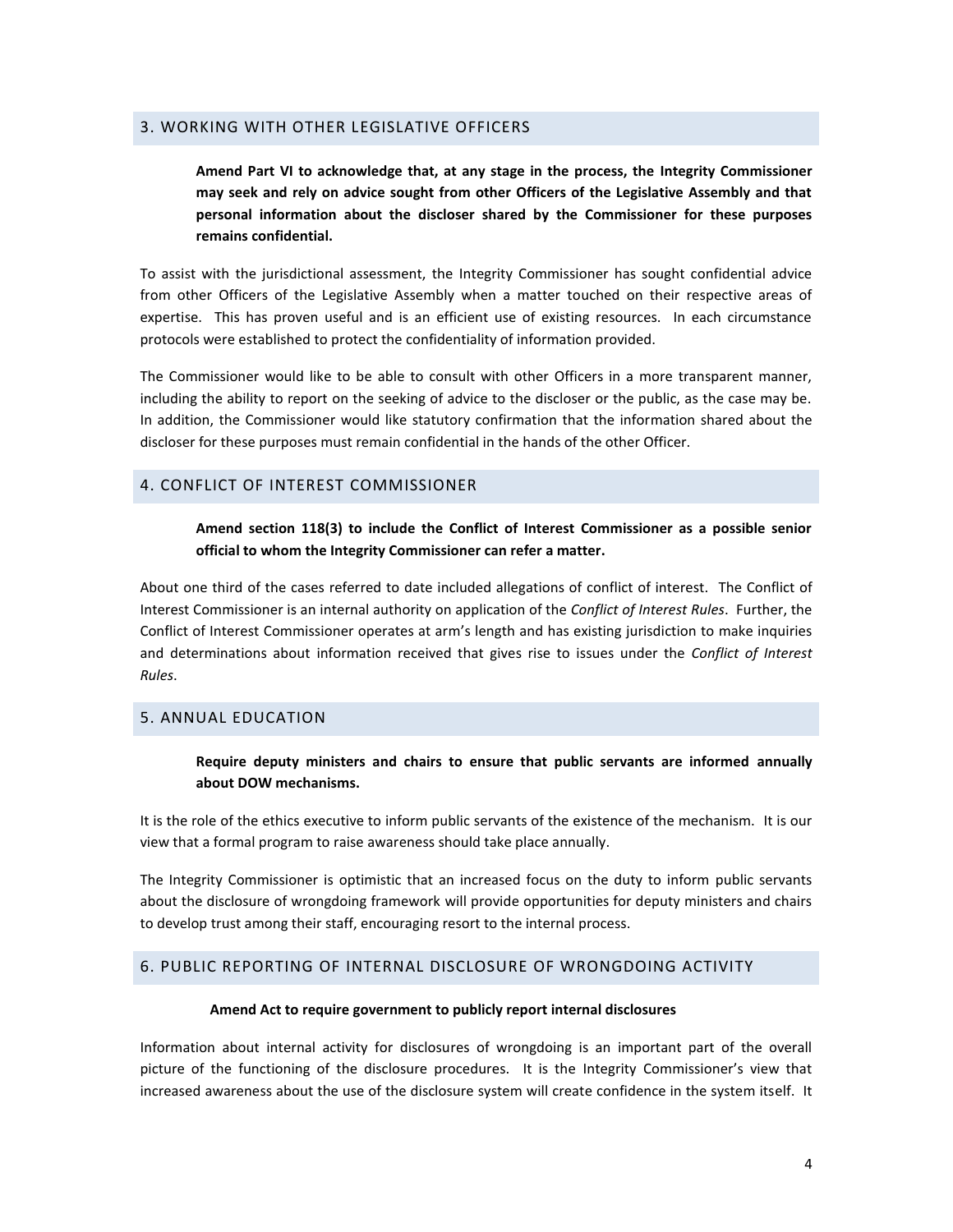is useful for public servants (and the public) to know that the mechanism is being used and that it is working. The Commissioner sees no principled basis for ministries and public bodies not to proactively disclose this kind of information. Further, all other provinces and the federal government require public reporting of internal activities.

#### 7. LEVEL OF INFORMATION PROVIDED TO DISCLOSERS AND THE PUBLIC

**Amend the Act to clarify that public reporting by the Integrity Commissioner (and the government) about activity under the disclosure of wrongdoing framework is in the public interest and that this factor can be weighed against privacy interests.**

There is a high public interest in transparency about the activities of the Integrity Commissioner (and the government) in relation to disclosures of wrongdoing. This must be balanced against other interests such as the right to privacy.

When the Commissioner reports to a discloser, publicly or in a limited public forum, the Commissioner is required to consider the provisions of the *Freedom of Information and Protection of Privacy Act*. There are shortcomings with this system, including that the *FIPPA* provisions are designed to deal with preexisting records subject to access requests not reports of activity or outcomes of investigations. The Commissioner's principle activity is reporting on the activity of the office.

There are also positive features of the status quo. At present, the Commissioner is required to exercise discretion and to consult with the information and privacy head prior to making a decision about how much information to provide to a discloser and to the public. The Commissioner is in favour of maintaining this discretion and the consultation mechanism.

However, the Commissioner would be assisted in exercising her discretion if there was a codification of the principle that the public interest is served by transparent reporting of activity under the disclosure of wrongdoing framework. If there is a concern about broader distribution of the information in the hands of the discloser, there can be statutory restrictions placed on the discloser receiving the information.

#### 8. PRIVILEGED INFORMATION

## **Amend the Act to eliminate the restriction against providing privileged information to the Integrity Commissioner.**

Section 127 states that the Integrity Commissioner cannot require privileged information. This is a significant limitation on the Commissioner's ability to carry out an investigation. It can be contrasted with the Auditor General's much more broad authority in section 10 of the *Auditor General Act*.

The Commissioner seeks a broader ability to compel information even if it is privileged. The *Auditor General Act* and the federal public disclosure legislation each contain provisions clarifying that disclosure alone to the legislative officer does not constitute a waiver of privilege. This seems to be a sensible framework that is as appropriate to the Commissioner's work under Part VI of the *PSOA* as the Auditor's work.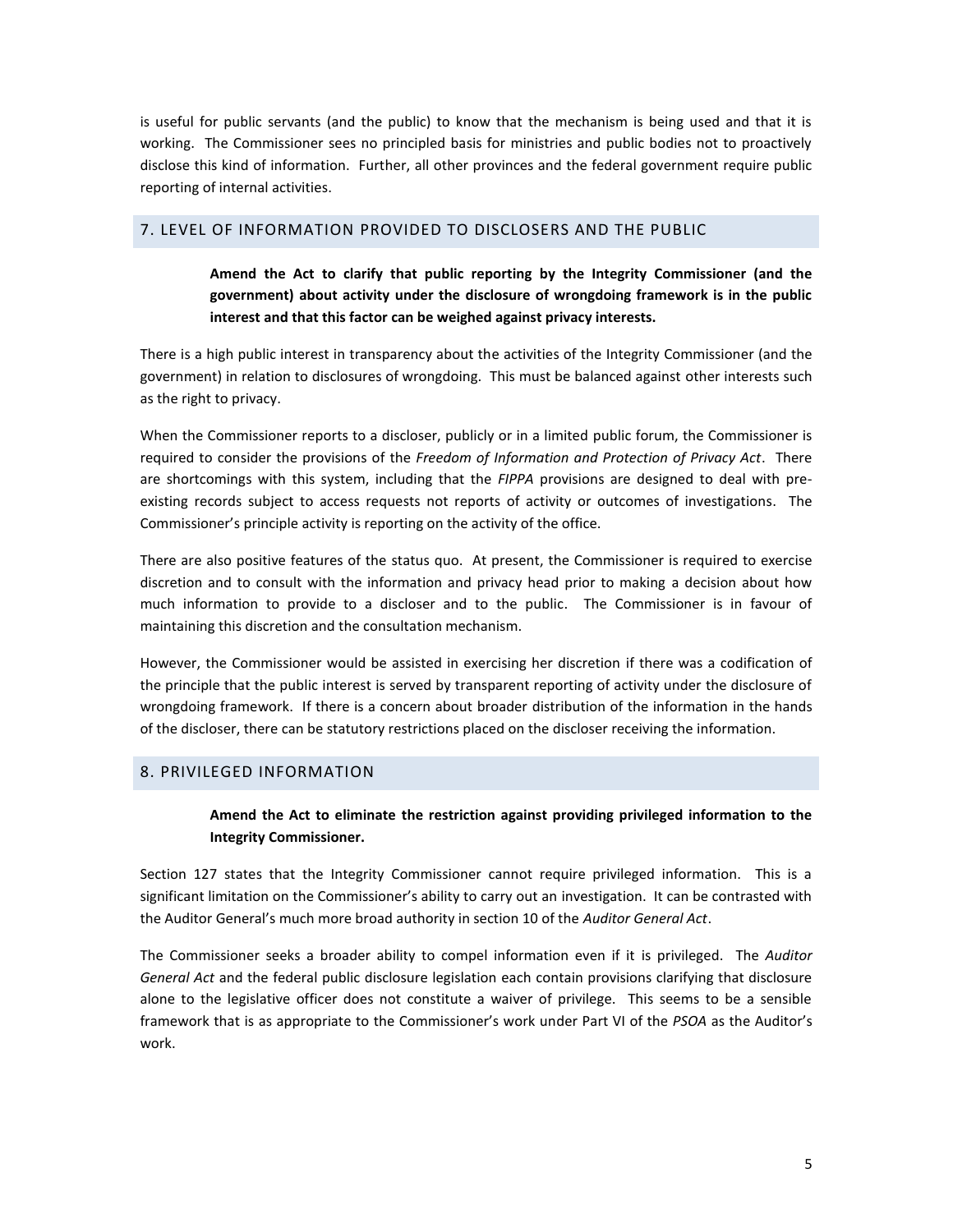## 9. LEGAL FUNDING

#### **Amend regulation regarding legal fees (O.Reg 385/07).**

The Integrity Commissioner made detailed recommendations to the Minister of Government Services regarding the legal funding regulation in February 2009. In summary, the Commissioner raised concerns about the potential restriction of legal funding to only disclosures that have been "received" by the Integrity Commissioner and the requirement that the Commissioner consider the ability of the public servant to pay.

In February 2009, the Commissioner sought the following amendments to the legal funding regulation:

- 1. Amend section 1 of the Regulation to clarify that the Integrity Commissioner may arrange or pay for the provision of legal services for public servants or former public servants *considering* filing a disclosure of wrongdoing under section 116 of the PSOA.
- 2. Amend section 3 of the Regulation to eliminate ability to pay as a mandatory factor.
- 3. Amend section 1 of the Regulation to allow for the Integrity Commissioner to arrange or pay for the provision of legal services for public servants or former public servants who file an internal disclosure of wrongdoing with their ethics executive under section 114 of the PSOA or address this gap internally in another way.
- 4. Amend the Regulation to require a future review with recommendations from the Integrity Commissioner in a specified time period to ensure the amount remains reasonable.

#### 10. FUTURE STATUTORY REVIEW

#### **Amend the Act to include a future statutory review in five years.**

Public interest disclosure of wrongdoing legislation is new in Canada. Although there have been many lessons learned in the five years that the disclosure of wrongdoing framework has been in place, there will certainly be new lessons learned in the future. The Commissioner suggests that a future review in five years would be beneficial to ensure that the legislation is current and responsive to emerging best practices.

## 11. ROLE OF PROFESSIONALS

**Consider whether another statutory or internal mechanism ought to be established to resolve disputes between regulated professional public servants and non-regulatedprofessional decision-makers receiving the advice.**

The Integrity Commissioner has observed that within the public service there is sometimes a strained relationship between regulated professionals providing advice and non-regulated-professional management. Members of a regulated profession can have a valid concern that their opinions are not being understood or are ignored by senior decision makers who do not have similar professional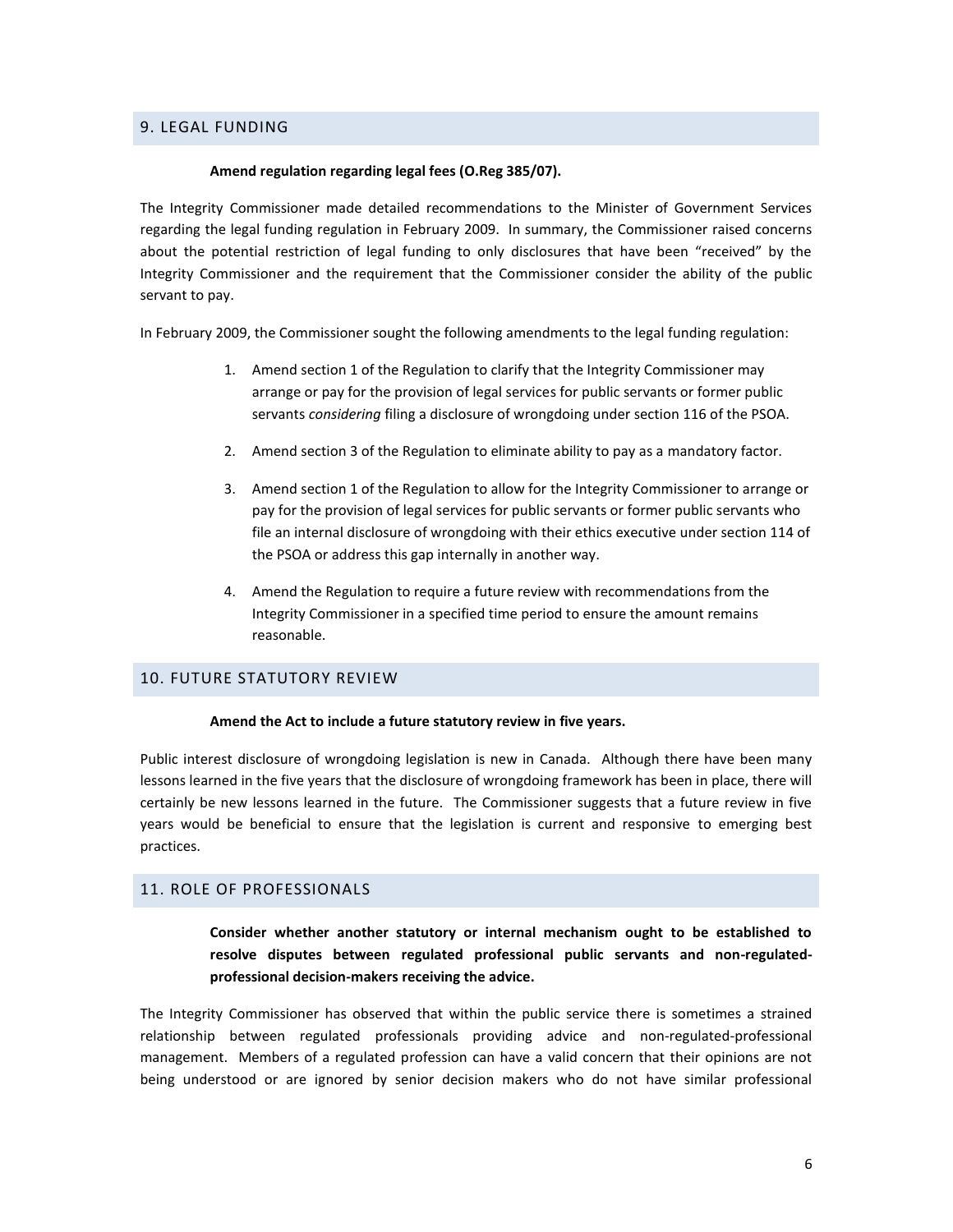credentials. Of course, decision makers are not bound to make decisions solely informed by professional advice.

The role of regulated professions in government decision making gives rise to some unique issues. For example, a professional engineer must reconcile his or her duty as a regulated professional to take certain positive actions to prevent any situation involving engineering that might cause harm to the public, with the engineer's duties as a public servant.

In the cases dealt with to date, the Commissioner has observed that there is some misunderstanding on both sides about a public servant's duty as a regulated professional. The Commissioner recommends that more be done to raise awareness and understanding about the intersection of the duties of professionals as part of a regulated profession with their duties as a public servant.

## 12. CONTRACTORS

#### **Consider whether contractors (and their sub-contractors) be able to disclose.**

The Integrity Commissioner receives requests to make a disclosure about the conduct of public servants observed by contractors carrying out work. There does not seem to be any reasonable basis to disqualify these individuals from making disclosures, particularly because they have the same vantage point as public servants.

## 13. LOWER LEVEL ENTRY POINT FOR INTERNAL DISCLOSURES

## **Consider whether a person at a lower level than a deputy minister should be appointed within the ministries to deal with allegations of wrongdoing.**

Federal and provincial counterparts have more elaborate systems for internal reporting whereby middlelevel managers are assigned the duty to receive and deal with disclosures of wrongdoing. It may be that this type of model encourages more reporting because a public servant is not required to reach out to the highest position in the organization to make the report.

The Integrity Commissioner encourages the government to explore this issue to determine whether it is a way to encourage broader institutional buy-in to the disclosure process in general.

#### 14. WORKPLACE DISRUPTION

#### **Consider whether workplace disruption caused by DOW investigations can be addressed.**

The Integrity Commissioner has observed that significant workplace disruption can occur after a disclosure of wrongdoing. We encourage the government to explore means by which this disruption can be minimized.

## 15. SUMMONS POWERS

**Amend the Act to enhance the ability of the Integrity Commissioner to enforce summons issued pursuant to section 126(3).**